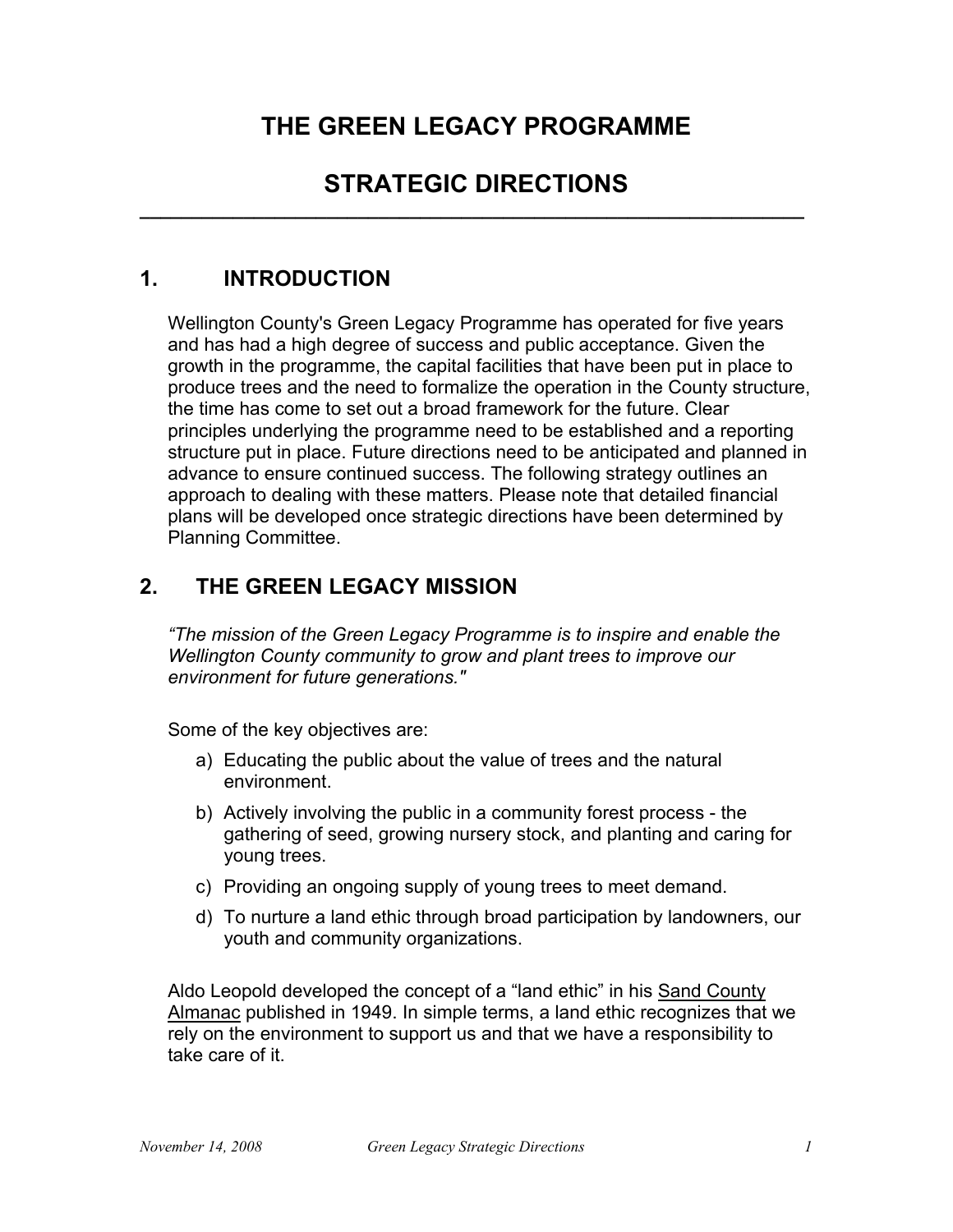# **3. GUIDING PRINCIPLES**

- a. To educate and engage the Wellington community in the growing and planting of trees.
- b. To place a special focus on involving Wellington County schools, so that students learn the value of trees and the environment, by providing practical experience in the growing, planting and caring of trees.
- c. To empower local organizations to take on tree planting projects through the provision of information, partners and a source of Green Legacy trees.
- d. To assist and partner with local municipalities of Wellington County to engage the public and to carry out tree planting projects.
- e. To efficiently operate a community tree nursery, with an emphasis on creating volunteer and educational opportunities for schools, organizations and the general public.
- f. To provide a ready supply of Green Legacy trees from a nursery that is certified by the Forest Gene Conservation Association.
- g. To give schools and local organizations the first opportunity to receive Green Legacy trees. If there is a sufficient tree supply, to make them available to private landowners at a subsidized cost, or no cost.
- h. To develop new initiatives which encourage trees in the right places on the landscape (e.g. wind breaks, shelter belts, living snow fences, watercourse buffers, linking existing forests).
- i. To build partnerships with private nurseries, organizations and other levels of government in helping to fund and carrying out the Green Legacy mission.
- j. To build capacity to meet demand for trees, and volunteer and educational opportunities.
- k. To extend the "Green Legacy" banner to other County programmes and projects where appropriate (e.g. Rural Water Quality Program, Green Legacy Energy Task Force), acknowledging that they have their own guiding principles.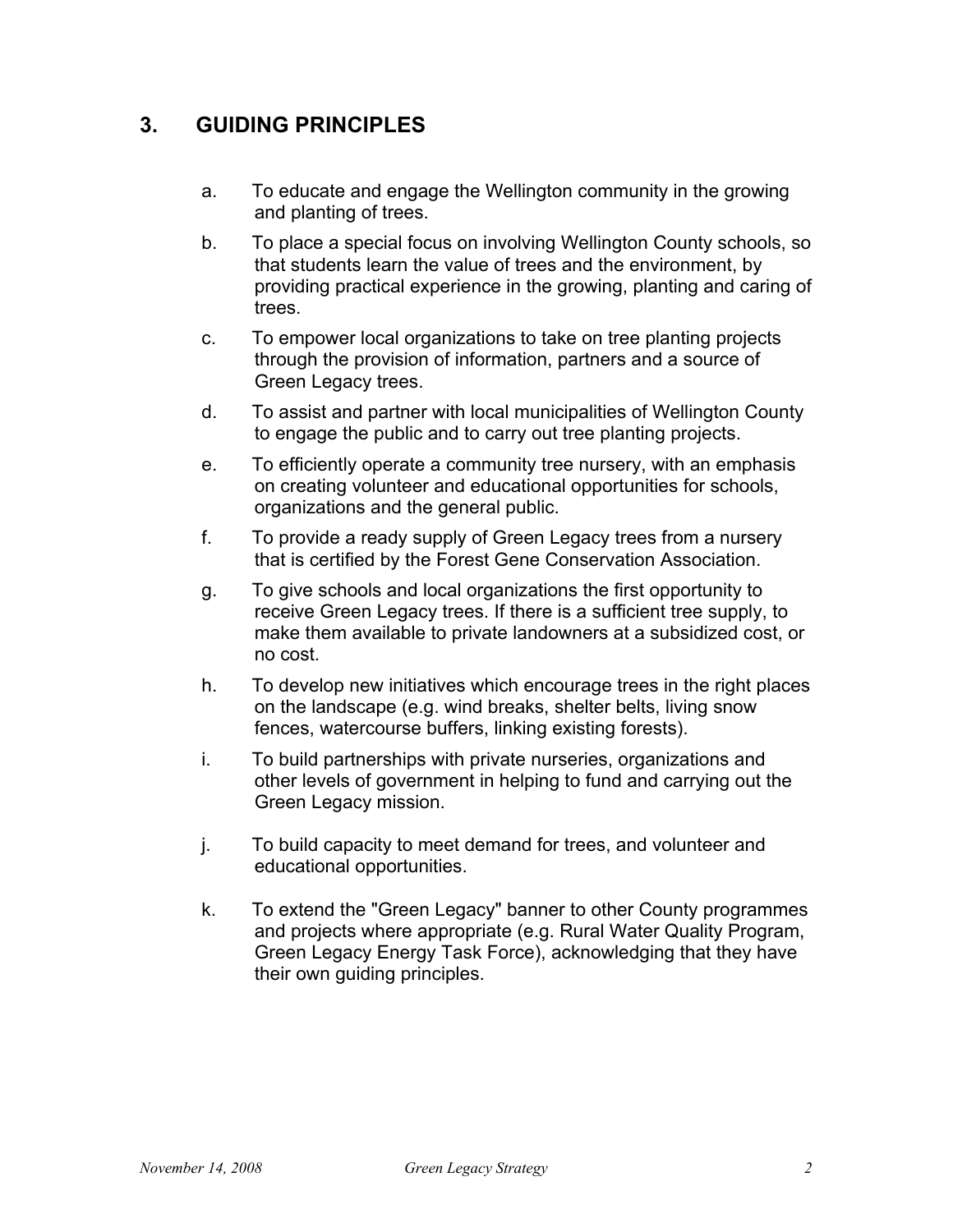# **4. BACKGROUND**

### a) The Recent Past

The Green Legacy Programme began in 2004 as a "one time" celebration of the County of Wellington's 150<sup>th</sup> anniversary. During that year the County purchased and distributed 150,000 trees to local municipalities, schools, community organizations and individual residents. The programme was a resounding success.

In 2005, Wellington County Council endorsed the continuation of the programme and expanded it to include growing our own trees in a nursery to be constructed at the Little Tract County Forest. This 200-acre property was donated to the County by John Little with the understanding that it would be reforested and managed as a "perpetual forest". In making the gift, Mr. Little asked specifically that the property become a game reserve and a tree nursery for reforestation (Guelph Mercury, April 12, 1946). It is the most environmentally significant of all our County Forests and is used extensively by the public.

The official ground breaking for the nursery took place in December 2005. Four greenhouses and a shade cloth area with 21,204 square feet of growing space were in place by spring 2006. The first tree crop was planted and produced 42,000 trees for the 2007 season.

In 2007 Wellington County Council approved plans for a storage cooler for trees and seeds, and the renovations of the existing house on the Little Tract site for office use. The storage cooler is designed to keep trees and seeds dormant before planting to ensure a high survival rate. It is 1,950 square feet and is underground except for one short wall for access. The building takes advantage of the natural cooling capacity of the ground and is Wellington County's first "green building". The renovated house makes use of the original Little Tract home which was constructed around 1867. The building is considered to have heritage values by the Puslinch Heritage Committee. Construction on both projects was completed in November 2007.

#### b) The Present

In 2008 the nursery is growing approximately 155,000 trees for the 2009 planting season. This will make the Green Legacy Programme self sustaining for tree production based on current tree planting targets. The volunteer component of the Programme has increased significantly over the last two years. In 2008 it is estimated that over 1,000 volunteers have logged over 3,500 hours in volunteer time.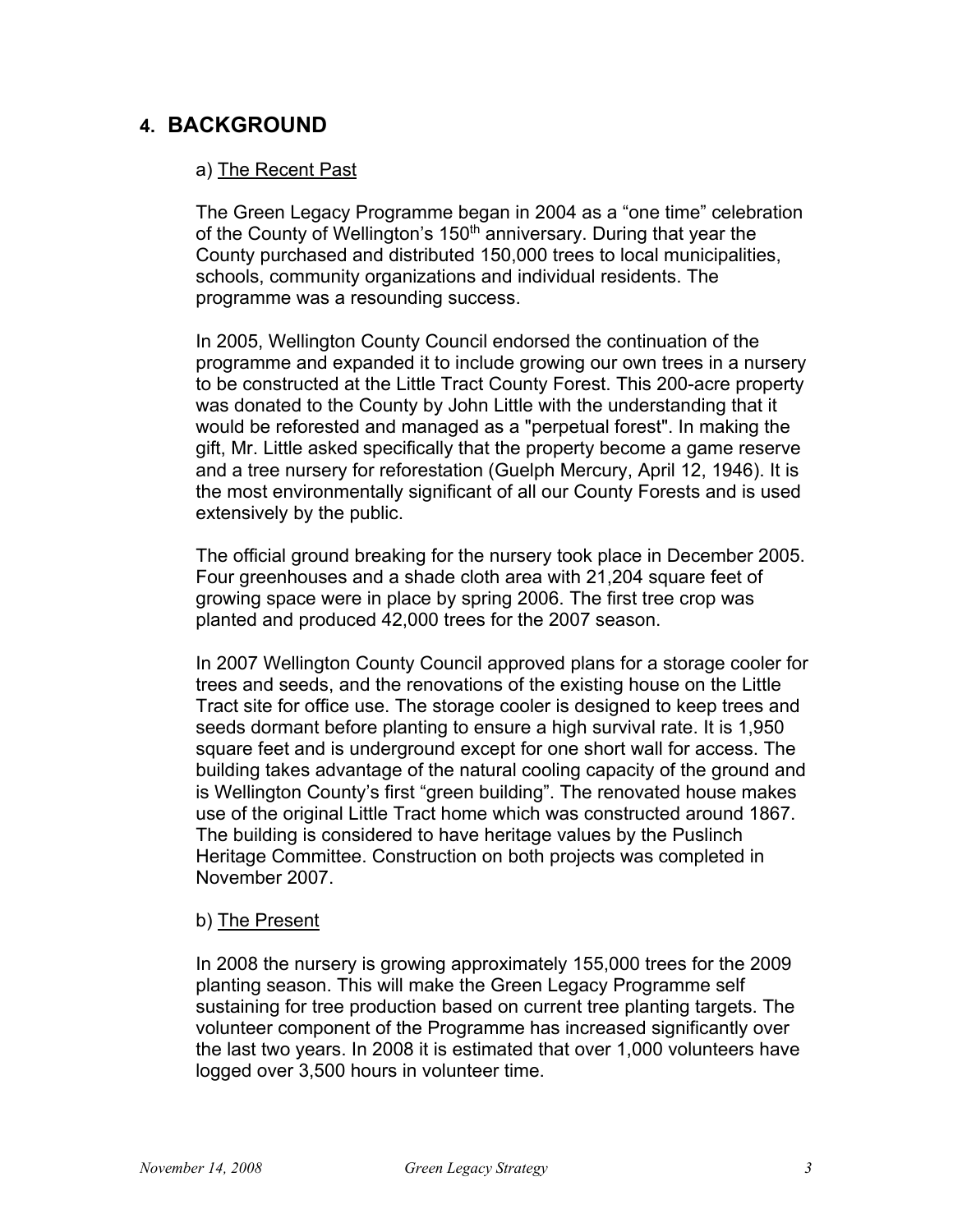#### c) The Near Future

Each year the total number of trees to be provided by the program is increased by 1,000 trees. In the spring of 2009, 155,000 trees are to be distributed. In total we will surpass one million trees in year 2010. Nursery staff is examining ways to increase the production of young nursery stock.

Two special projects are being supported by the County: Trees for Mapleton and Living Snow Fences (see Section 6). These represent a significant commitment for the Green Legacy Programme in terms of tree supply and administration.

Larger caliper trees are now being grown to be used for "living snow fences" along roadsides, in parks, for wind breaks and shelter belts and for special purposes. Our plan is to eventually produce 1,000 larger caliper trees each year. As it will take up to five years for the trees to reach this size, we anticipate they will start to come on stream in the year 2012 or 2013.

We are also working towards certifying the nursery with the Forest Gene Conservation Association. This means all stock coming out of the nursery will be certified; all trees will be traceable to the year and location that the seed was collected.

Volunteerism and education are increasingly important components of the Green Legacy. The involvement of students from the two school boards is rising dramatically and new ways to engage the public will expand.

# **5. ONGOING GREEN LEGACY COMPONENTS**

# a) County Spring Tree Distribution

To date 760,000 trees have been distributed over five years. Trees orders are taken from early fall throughout the winter. Larger orders are packaged at the nursery and picked up by clients. Initially, smaller orders were taken to County garages for distribution. Now, this occurs at local municipal trees days, usually the last Saturday in April and the first Saturday in May.

It should be noted that a great synergy has evolved between the Green Legacy Nursery and the Grand River Conservation Authority tree planting programs. The authority has been able to provide technical advice as well as access to program funds to assist with tree planting on private lands. In 2008 the GRCA helped landowners plant 76,306 trees in Wellington, 30,000 of which came from the Green Legacy Nursery. Similar services are being offered by the Credit Valley Conservation.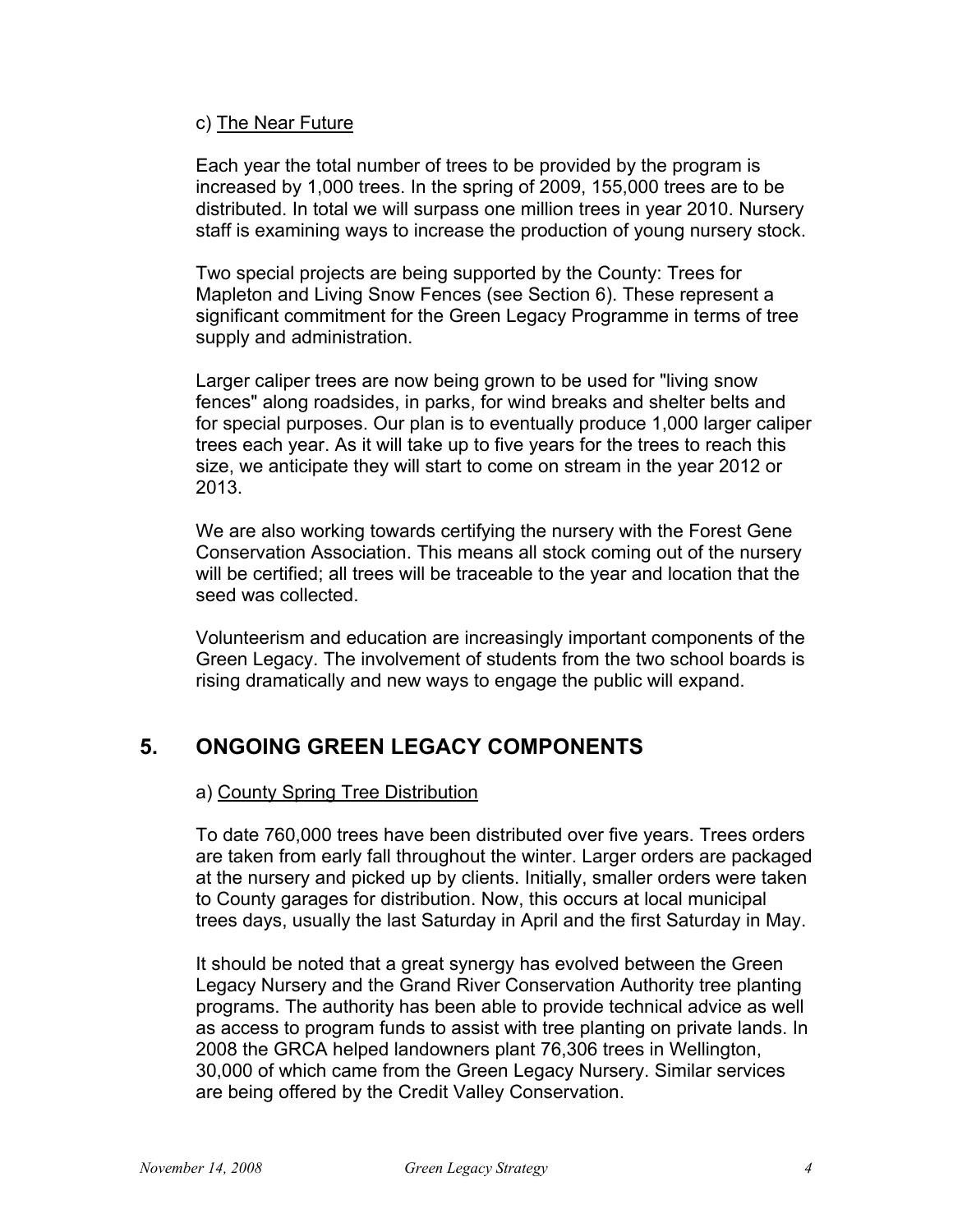# b) Local Municipal Tree Days

Since 2004 the Township of Puslinch has had a citizen's tree day on one of the above Saturday mornings. The event is advertised and people are asked to bring items for the local Food Bank in return for free trees. This approach was broadened to all of the local municipalities in the spring of 2007. The events were very successful, with all of the trees being given out in short order. The event provides a good opportunity for local politicians and staff to interact with the public. In 2008, the County's small orders were incorporated into the local municipal days.

#### c) School Program

Our school program has three components:

- Growing trees from seeds in the classroom
- Classes planting trees on private land
- Classes visiting the nursery to volunteer and go on an interpretive nature hike

County staff go to schools to introduce the Green Legacy Programme and help the students plant several thousand trees to be grown in the classroom and eventually transferred to the nursery. The County arranges planting partnerships between schools and private landowners. In the last few years, there have been about fifteen projects planting a total of 10,000 to 15,000 trees each year. Students are also encouraged to volunteer at the nursery. Since its inception the Green Legacy has paid for all busing required for students. There may be some potential for partnerships with bus companies and the corporate sector to sponsor busing.

# d) Spring and Fall Tree Planting Workshops

The Wellington County Stewardship Council (WCSC) hosts technical tree planting workshops twice a year, with the assistance of the GRCA and County staff. The fall workshop focuses on site preparation and species selection. The spring workshop focuses on care of seedlings, tree planting and post-planting care. Over the last five years, 315 individuals have attended a total of 9 workshops.

#### e) Warden's Planting

For the last three years we have had Warden's plantings. Three years ago, 2,800 trees were planted at Wellington Terrace. Two years ago, 3,200 trees were planted at Guelph Lake. Last year another 3,000 trees were planted in Mapleton on a private farm, featuring a living snow fence,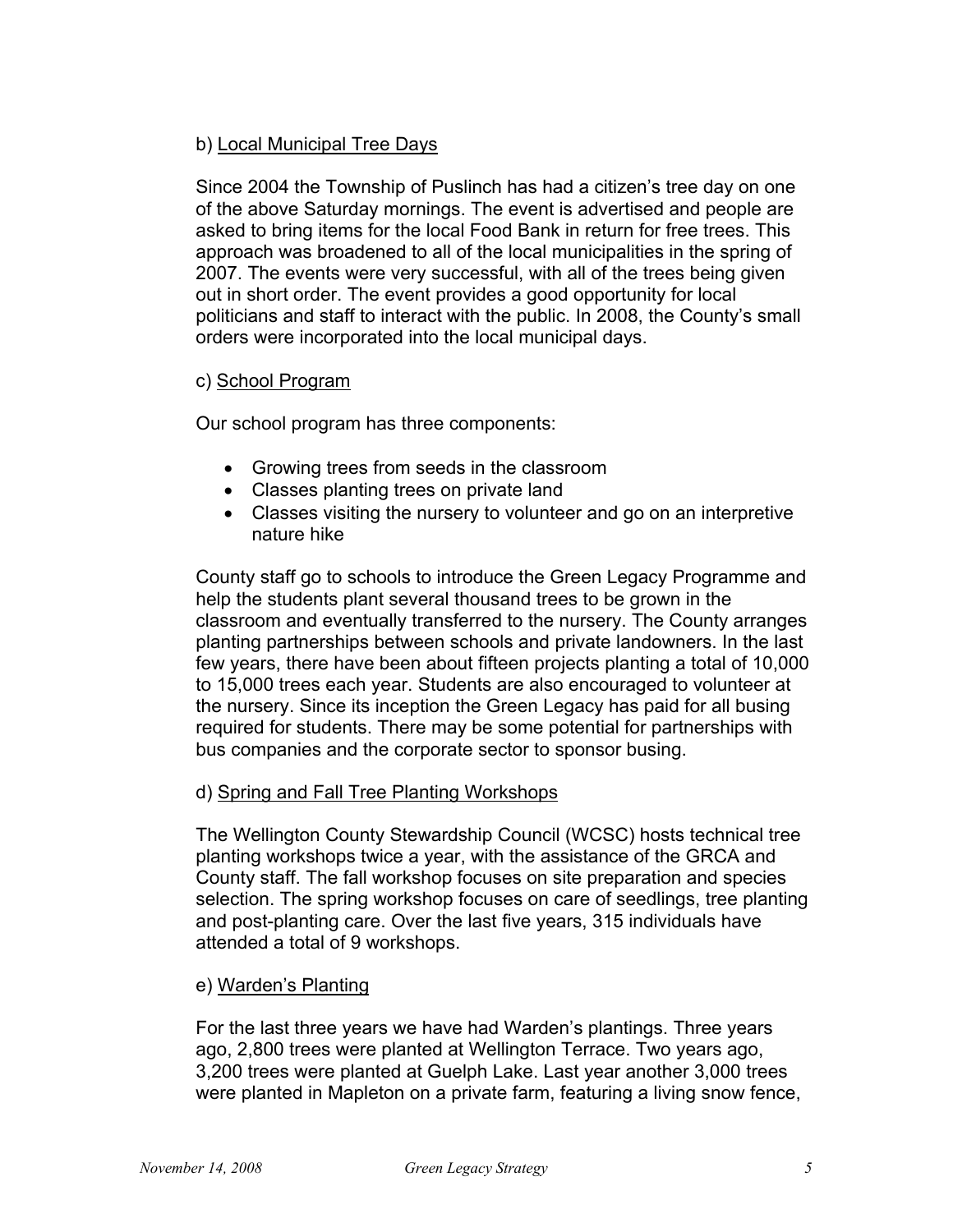windbreaks and an area planting. Given its high visibility on a County road, an information sign was erected. About 100 staff members, family and friends have been involved in each of these events.

# f) Green Legacy Promotion

The County has developed a Green Legacy display panel. In the last few years, the display has appeared at Good Roads / ROMA, Association of Municipalities of Ontario (AMO), Federation of Canadian Municipalities (FCM), Drayton Farm Show, several fall fairs, and other suitable events. The purpose of the promotion has been to educate local residents about the programme as well as to encourage other jurisdictions to adopt a similar tree planting programme. We continue to target appropriate venues to exhibit our panel.

Several Green Legacy articles have appeared in the Wellington Advertiser, including information on the County Page. Municipal World carried an article on the Green Legacy. Lambton Council has requested a presentation from us. Dufferin and Grey Counties have expressed an interest in our programme and want further details.

# g) Community Involvement / Volunteerism

Community Involvement at the nursery, starting seeds in schools and planting trees has been on the rise. It is a significant part of the Green Legacy Programme. It provides an important source of labour for our tree production. More importantly it spreads the Green Legacy message, educates our youth and engages the community.

During 2008, over 1,000 volunteers contributed over 3,500 hours of labour at the tree nursery. Much of this activity occurs on weekends to allow people to participate at a convenient time. The level of community involvement is really quite extraordinary.

|       | <b>VOLUNTEERS IN 2007 &amp; 2008</b> |                                          |  |  |
|-------|--------------------------------------|------------------------------------------|--|--|
| 2007  | 2008                                 | <b>VOLUNTEERS</b>                        |  |  |
| 500   | 1,000                                | <b>Volunteer Numbers</b>                 |  |  |
| 1,500 | 3,500                                | <b>Volunteer Hours</b>                   |  |  |
| 1,000 | 1,200                                | <b>Students Planting on Private Land</b> |  |  |
| 1,000 | 1,000                                | <b>Students Growing Trees in Class</b>   |  |  |
| 100   | 100                                  | <b>Employees Warden's Tree Planting</b>  |  |  |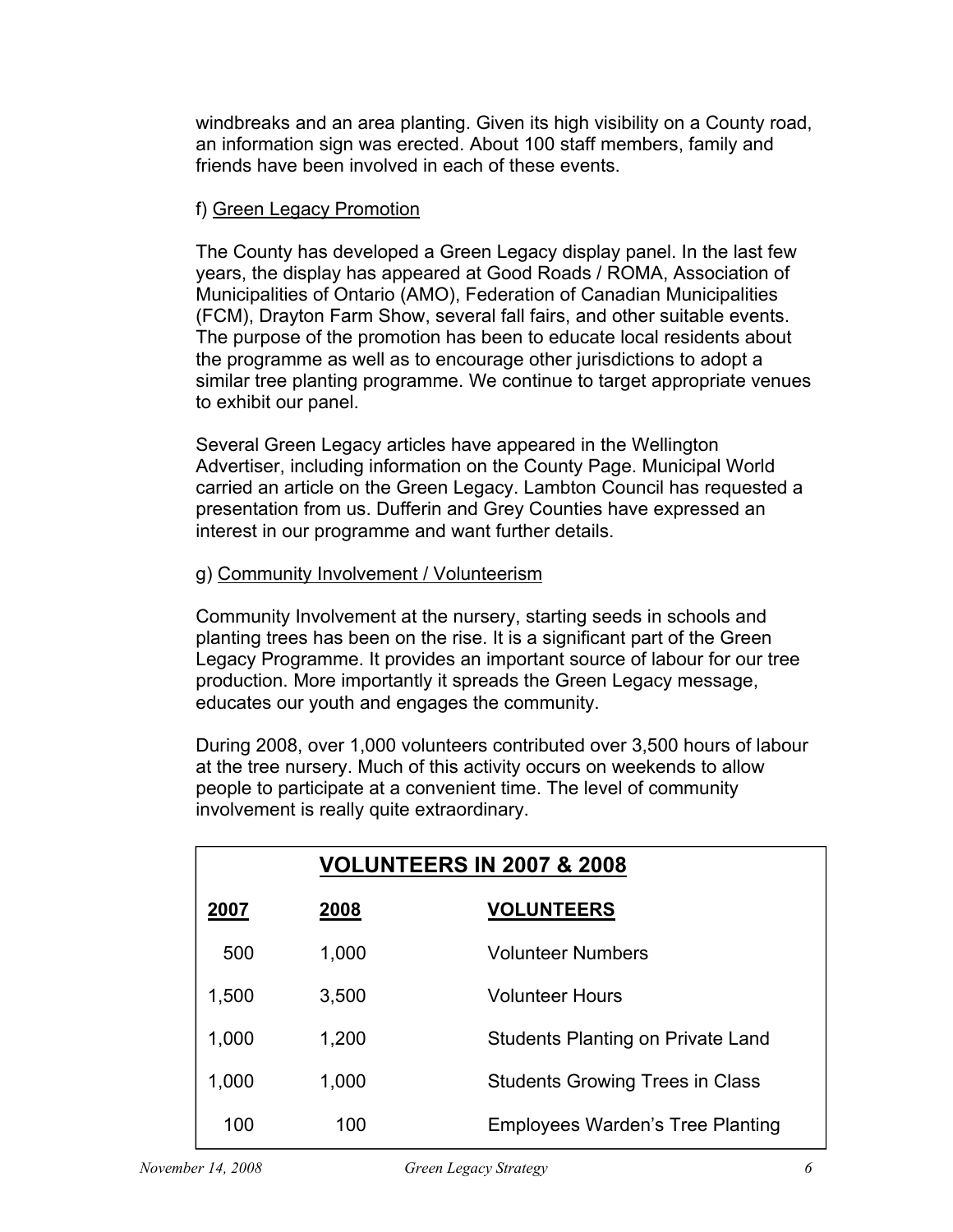# h) Partnerships

Since the Green Legacy's inception, the Grand River Conservation Authority, Wellington County Stewardship Council and the Ministry of Natural Resources have been dedicated partners. The County's local municipalities are active both on our working committee and as hosts of local tree distribution days. Schools and local community organizations are special partners, helping to spread the word and get trees planted. New partnerships have been formed with other conservation authorities and various other groups across the County. Some are for special projects like Trees for Mapleton (e.g. Wellington Soil and Crop, Drayton Kinsmen, Trees Ontario, Eden Mills Carbon Neutral). Some are individuals, institutions or corporations volunteering at our nursery or planting trees (e.g. Canada World Youth, Vanier Centre, RWDI). We continue to seek new partners on an ongoing basis. For the Green Legacy to endure, it must be part of the community's consciousness.

# **6. RECENT GREEN LEGACY INITIATIVES**

# a) Trees for Mapleton

This project will result in the extensive planting of wind breaks, shelter belts, watercourse buffers and woodlot linkages across Mapleton Township. Mapleton has the lowest tree cover in the County, at about 9%, with some areas as low as 4%. The driving force is to help farmers to increase crop yields and adapt to climate change.

Starting as an initiative of the Wellington County Stewardship Council, the project is a collaborative partnership with the County's Green Legacy and Rural Water Quality Programmes, Grand River Conservation Authority, Mapleton Township, Mapleton Kinsmen, and Wellington Soil and Crop Improvement Association.

The aim is to have trees and their planting provided free of charge to local landowners and include an incentive payment. There is overwhelming evidence that properly maintained wind breaks can improve crop yields significantly.

The County will provide Green Legacy trees and some funding through the Rural Water Quality Programme. Trees Ontario is providing funding to help pay for tree planting. The Trillium Foundation is providing \$150,000 for an extension person to work with landowners and organize the tree planting. This person started in summer 2008.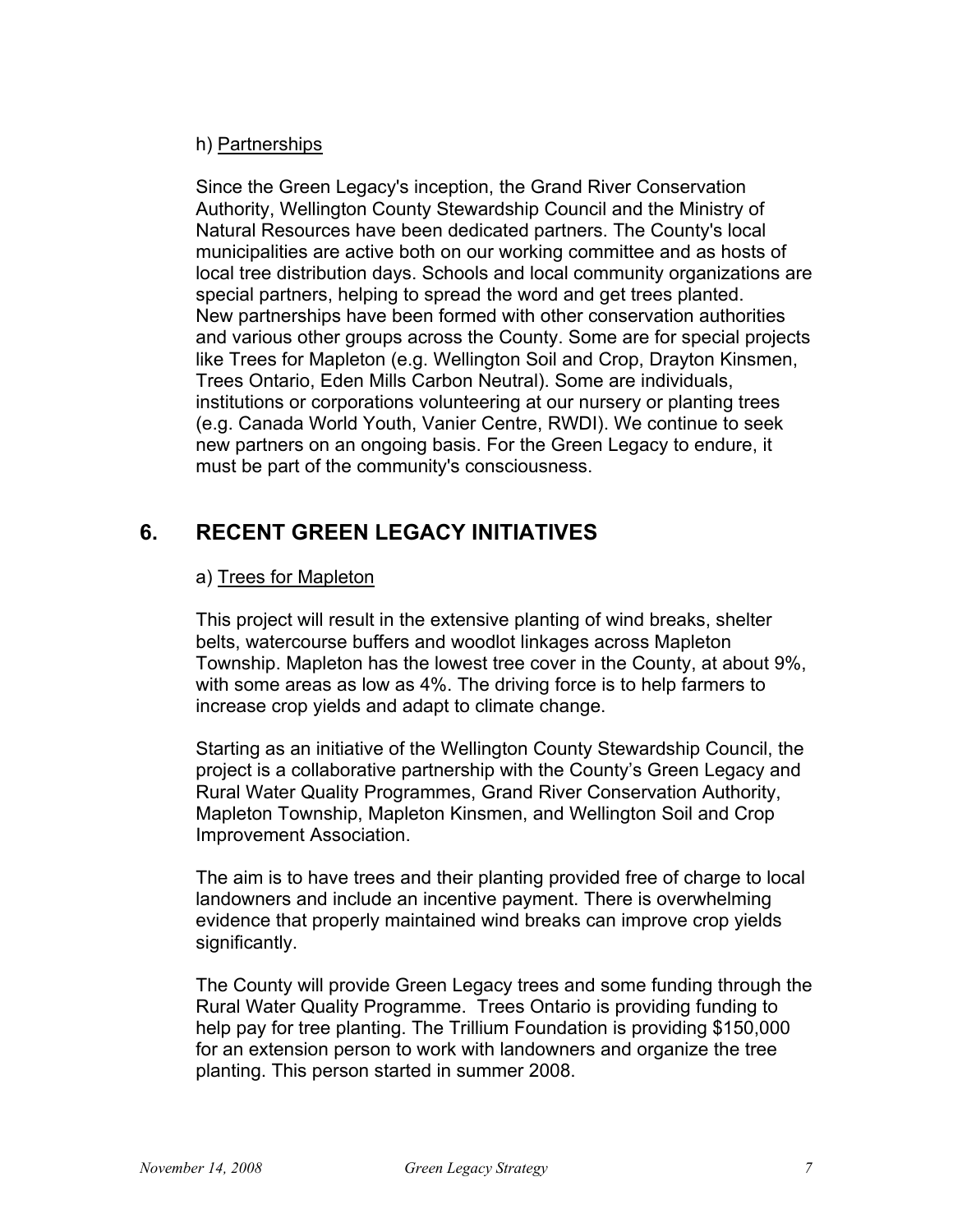# b) Living Snow Fences

The Green Legacy Programme is working with the County Engineering Services Department on using trees for living snow fences. We have all seen the effect of the tree wind break at the University of Guelph Experimental Farm on Wellington Road 7 south of Elora. There is evidence of significant cost savings in winter road maintenance, increased road safety as well as the environmental benefits of trees.

Staff recently prepared a report outlining the financial aspects of living snow fences. County Council has approved the project. The trees will generally be provided by the Green Legacy Nursery and are planted at no charge to the landowner. Incentive payments will be made to en courage long term maintenance of the living snow fence. Living snow fences have already gone up in the following locations:

- Wellington Road No. 41 (Watson Rd.) Puslinch 1.2 kilometres
- Wellington Road No. 8, Mapleton 800 metres
- Wellington Road No. 123 Palmerston 1 kilometre
- Wellington Road No. 109 Well. North 1 kilometre
- More planned

# c) Municipal Ornamental Plantings

The Little Tract Nursery is producing some larger stock trees, suitable for roadside plantings, urban tree replacement and park plantings by local municipalities as well as by the County itself. Almost 7,000 larger potted trees were given out in 2008.

# d) Rural Water Quality Programme

Since 1999 the County together with the City of Guelph has funded a Rural Water Quality Programme, supporting environmental initiatives in the farm community. Over \$2.8 million has been provided to fund 930 projects over this period. Of this, 179 projects have been riparian plantings and windbreaks. Approximately 350 acres of marginal farm lands have been retired and reforested. Most of the other projects involve farm related improvements that prevent nutrients from reaching water sources.

The County will link the Rural Water Quality Programme under the Green Legacy banner to improve the profile of the Rural Water Quality initiative and to enhance the Green Legacy effort. Both initiatives are designed to improve the County's environment and increase public education about environmentally appropriate practices. The programmes would likely continue to be delivered in the same manner as today, as per their individual guiding principles.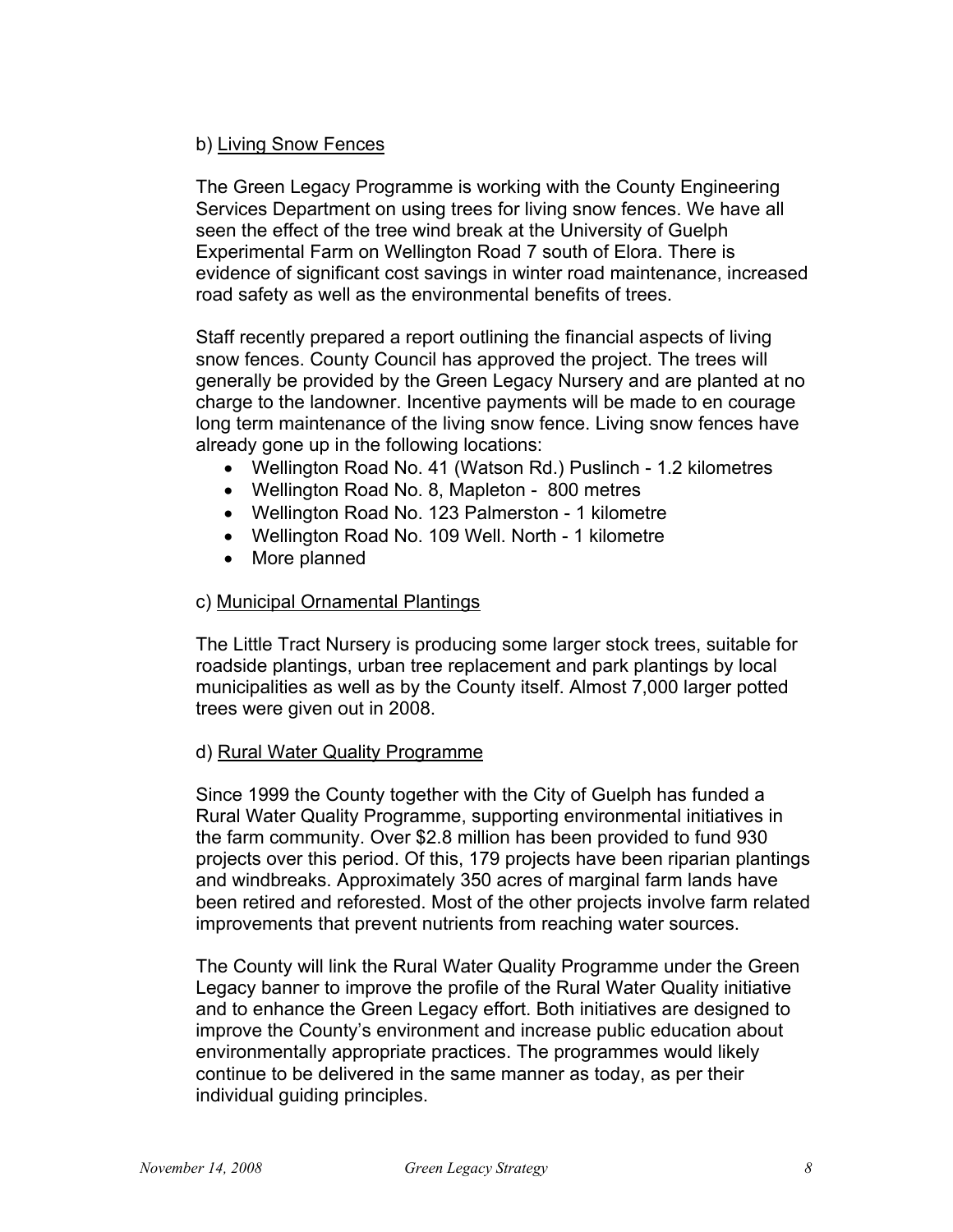# e) School Recognition Program

We are looking at a School Recognition Program to:

- To recognize the contribution of school partners
- To encourage schools to increase their commitment level over time
- To help schools track their overall contribution over time
- To increase public awareness of the Green Legacy

Consideration is being given to framed certificates – Emerald, Gold, Silver, Bronze. Decals could be added for every 5,000 trees. A Green Legacy flag could also be awarded to schools.

# f) Vanier Centre for Women (Correctional Services)

The Vanier Centre for Women started visits to the nursery in summer 2008. They are currently coming to the nursery twice a week and have lodged over 350 volunteer hours to date. They do not attend on any days when students are present. Vanier is interested in increasing their participation and considering building their own tree nursery which could be associated with the Green Legacy.

# **7. EMERGING ISSUES AND FUTURE DIRECTIONS**

Like any new programme, the Green Legacy has had its growing pains. Most of the issues are positive ones in the sense that they result from substantial interest and involvement in the programme.

# a) Reporting Structure

The Green Legacy was initiated in 2004 with a committee composed of county staff and members of outside organizations with an interest in trees. The enthusiasm of this committee has resulted in the early and ongoing success of the programme.

With the commitment to continue the programme and to add the tree nursery, it became necessary to integrate the programme into the County structure. The County's Planning Committee was assigned responsibility and reports to Council as needed. The roles and responsibilities of Council, Planning Committee, the Green Legacy Committee and County staff are set out below: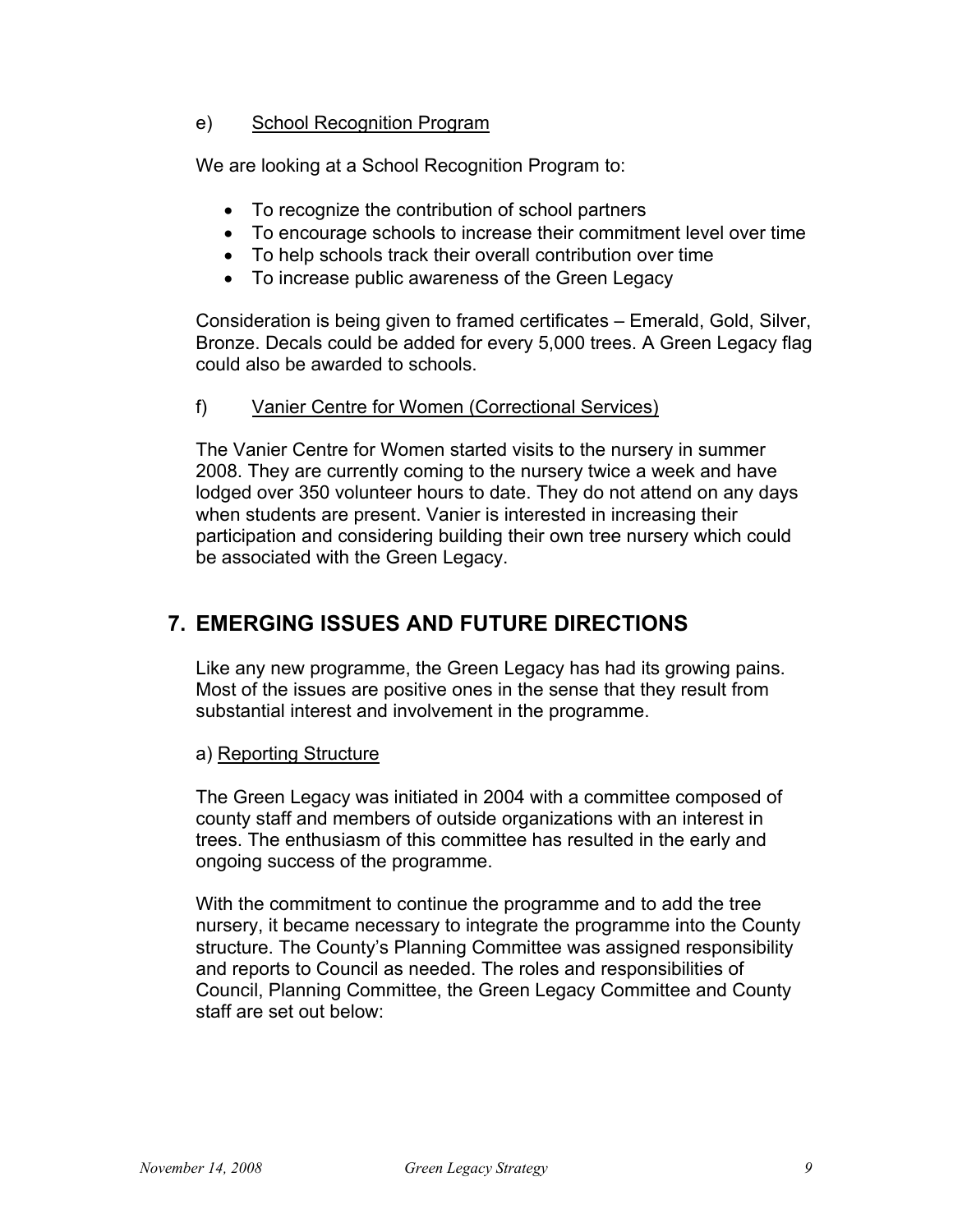- **County Council:**  Final responsibility for all operational, budgetary, and public engagement activities of the Green Legacy Programme. **Planning Committee:**  Responsible for recommending to County Council the budget, staffing, direction and major operating procedures for the Green Legacy Programme. **Green Legacy Committee:**  The working committee was established by the CAO and Warden. It now reports to Planning Committee. Members come from County departments, local municipalities, agencies and organizations (see Appendix B). Responsible for providing technical advice to the Planning Committee and County staff related to the production, distribution and planting of trees, the day to day operations of the nursery and the public education and involvement efforts. Day to day operation of the programme and development of new initiatives. Chaired by a member of Planning Staff. Meeting minutes go to Planning Committee. **County Staff:** Normal County staff reporting relationships and responsibilities exist with Planning staff reporting to
- the Planning Director who reports to the C.A.O. Staff are to ensure the proper management of the programme consistent with directions established by County Council.

The reporting structure for County Council, the Green Legacy Committee and the Planning Committee and staff is set out below. The County CAO and the Director of Planning are to coordinate with other Department Heads as needed.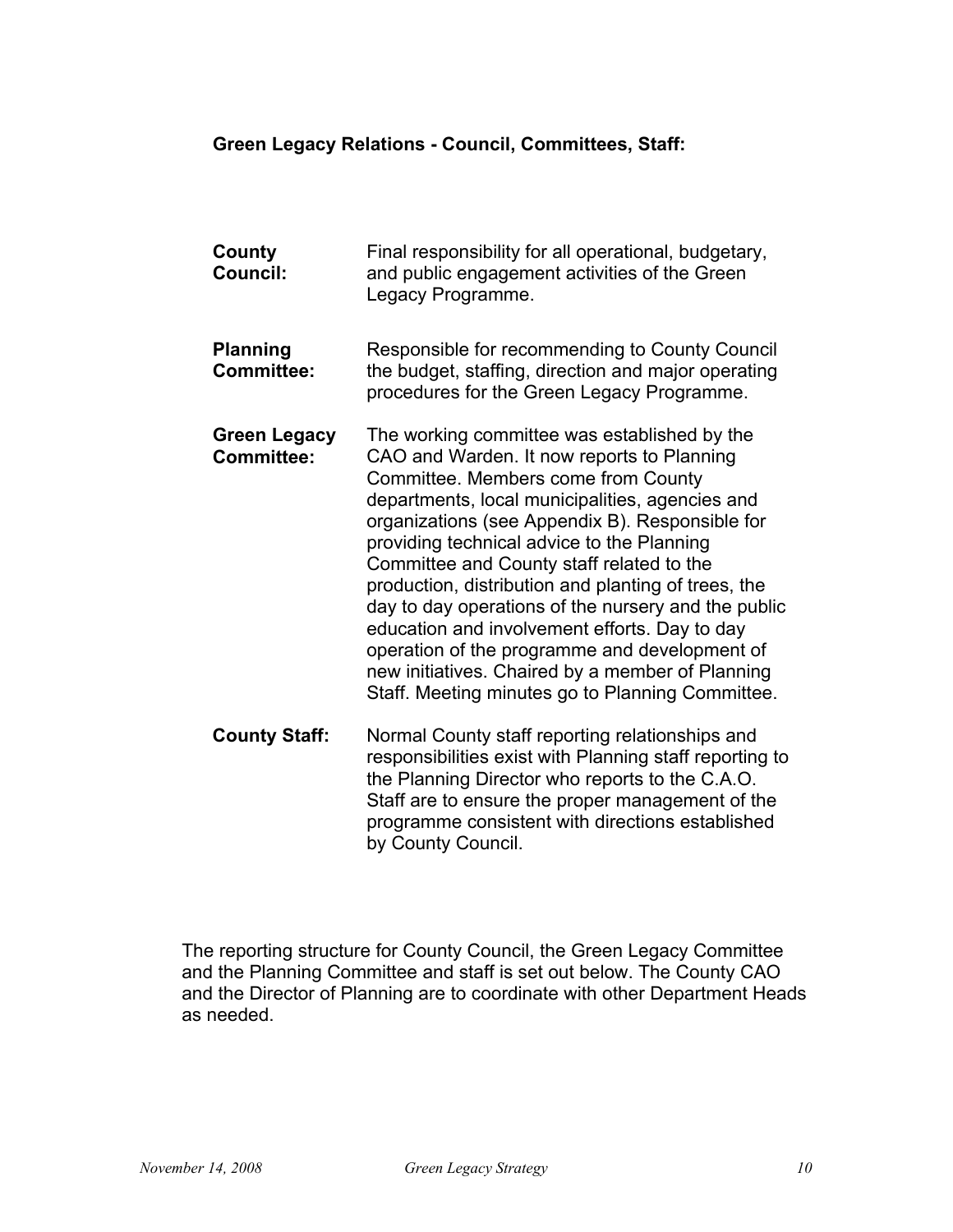# **Reporting Structure:**

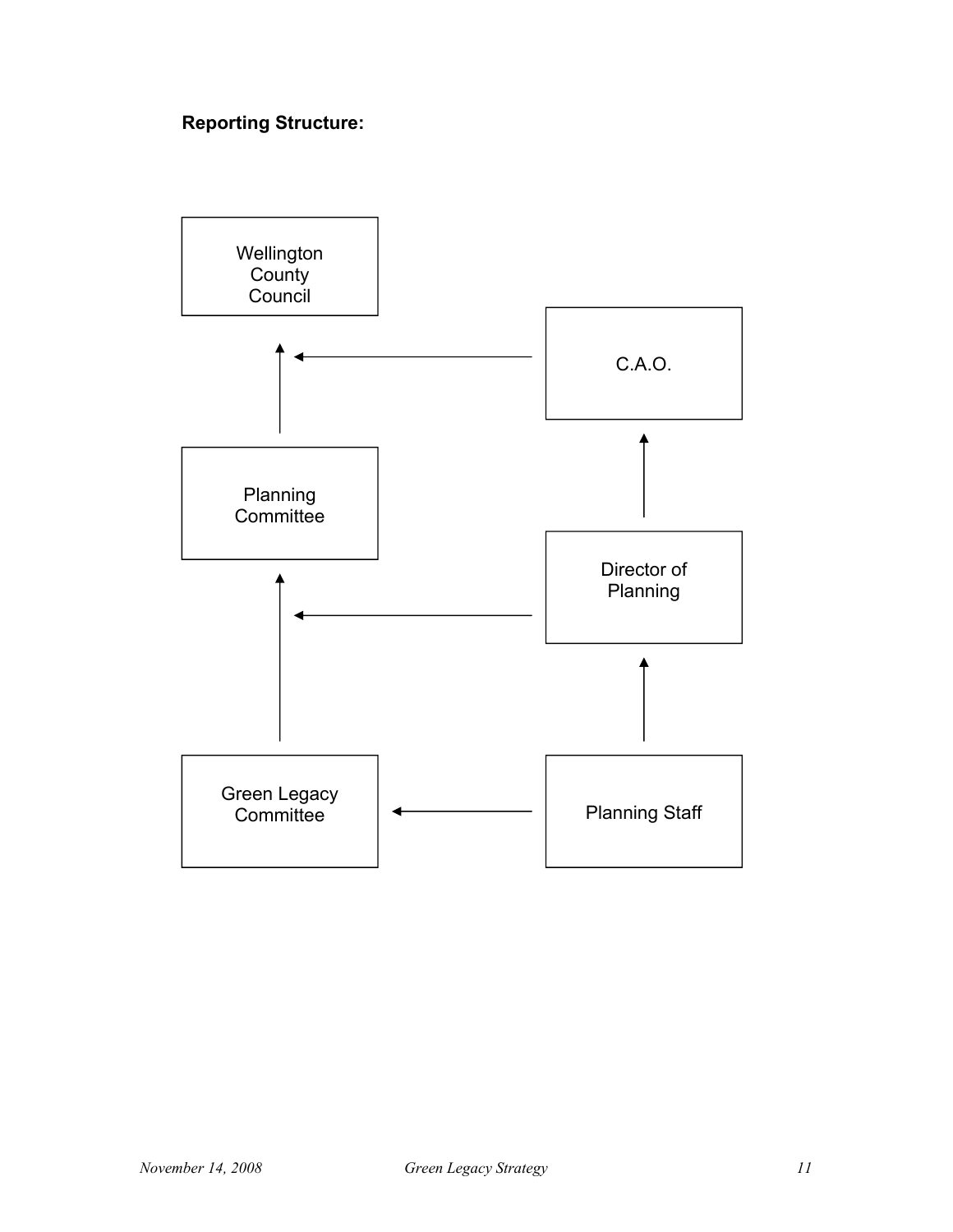# b) Tree Nursery Capacity

Г

The tree nursery was established to support the County's desire to have 150,000 trees planted plus an additional 1,000 every year after 2004. By 2009 the nursery should be producing the required number of trees.

| <b>GREEN LEGACY TREE NURSERY PRODUCTION</b><br><b>PAST AND NEAR FUTURE ANTICIPATED</b> |                      |                     |  |  |  |  |
|----------------------------------------------------------------------------------------|----------------------|---------------------|--|--|--|--|
| <b>YEAR</b>                                                                            | <b>NURSERY STOCK</b> | <b>POTTED TREES</b> |  |  |  |  |
| 2007                                                                                   | 42,000               | 5,000               |  |  |  |  |
| 2008                                                                                   | 90,000               | 8,000               |  |  |  |  |
| 2009                                                                                   | 155,000              | 7,500               |  |  |  |  |

Based on the success of the programme, the demand for trees by public agencies, community organizations, schools and the public could exceed 155,000 trees. With new federal and provincial initiatives to encourage trees to combat climate change, demand for trees in Ontario is expected to outstrip supply for the next few years.

The County has had an annual objective of distributing 1,000 trees for every year the County has been in existence. The Committee needs to consider whether it wishes to continue this annual objective, or if it wishes to look for means of increasing production to meet demand.

Suggested Action:

- The County should initially focus its efforts on attaining the objective of producing 155,000 trees for the 2009 planting season.
- The County should monitor demand over the coming year.
- Provided costs are reasonable and expansion feasible, the County should expand capacity to meet public demand
- The Green Legacy Committee and County staff should further develop contingencies to produce additional nursery capacity for consideration by Planning Committee and Council.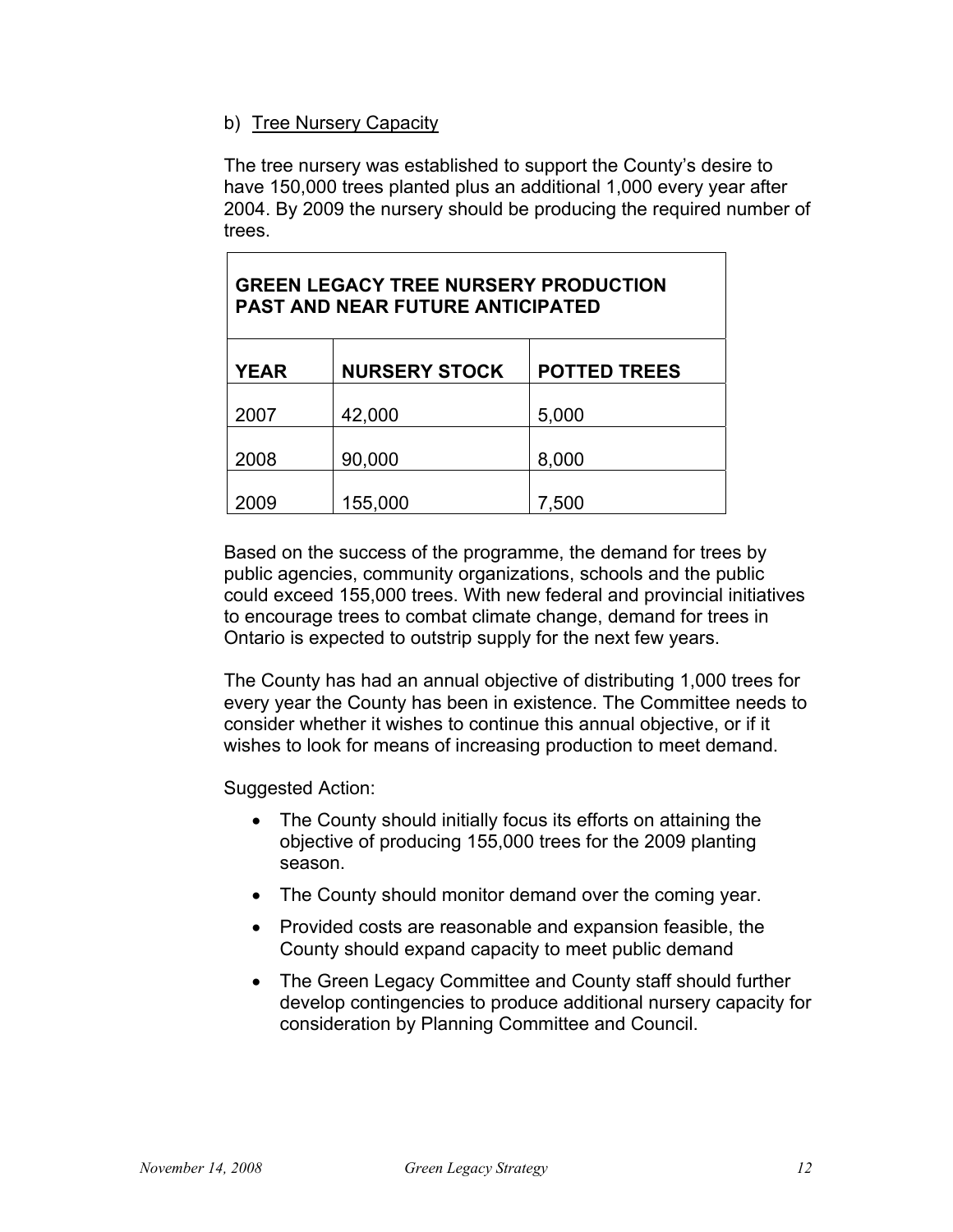### c) Distribution Priorities

With the success of the Green Legacy and a finite capacity to grow trees, we need to set priorities on tree distribution should demand exceed supply.

Demand from the conservation authorities already outstrips supply. Current partnerships are mainly with the Grand and the Credit. While the Halton and Hamilton only occupy a small area in the south, the Saugeen and Maitland occupy much of the northern portion of the County. There is potential for authority demands to increase. One of the benefits of having the authorities involved with planting is the likelihood that survival rates will increase.

The Trees for Mapleton Project has the goal of planting large numbers of trees in strategic locations. These trees will mainly come from the Green Legacy Programme and their planting will be managed by GRCA. In the year 2009 and 2010, 45,000 trees are tentatively allocated for this project. The Credit Valley Conservation has a similar approach in its portion of Erin called "WeCARE", planting trees at a landowner cost of 10 to 15 cents each.

The following Table illustrates the 2008 distribution breakdown, along with anticipated future tree commitments for small nursery stock.

| <b>ANTICIPATED FUTURE TREE COMMITMENTS</b><br><b>For Small Nursery Stock</b> |              |             |             |  |  |
|------------------------------------------------------------------------------|--------------|-------------|-------------|--|--|
|                                                                              | 2008         | 2009        | 2010        |  |  |
|                                                                              | Actual       | Anticipated | Anticipated |  |  |
| Local Municipalities                                                         | 41,881       | 35,000      | 35,000      |  |  |
| Grand R.Cons. Auth.                                                          | 5,000        | $20,000*$   | $20,000*$   |  |  |
| Credit V. Cons. Auth.                                                        | 30,000       | 20,000      | 20,000      |  |  |
| Halton V. Cons. Auth.                                                        | 5,000        | 4,000       | 4,000       |  |  |
| Other Cons. Auth.                                                            | $\mathbf{0}$ | 3,000       | 4,000       |  |  |
| Trees for Mapleton                                                           | 25,000       | $25,000*$   | $25,000*$   |  |  |
| <b>Community Organizations</b>                                               | 14,604       | 15,000      | 15,000      |  |  |
| Schools                                                                      | 15,070       | 15,000      | 15,000      |  |  |
| <b>Private Owners</b>                                                        | 14,445       | 15,000      | 15,000      |  |  |
| Warden's Planting                                                            | 3,000        | 3,000       | 3,000       |  |  |
| <b>TOTAL</b>                                                                 | 154,000      | 155,000     | 156,000     |  |  |
|                                                                              |              |             |             |  |  |

\* *It is anticipated that all of the trees the GRCA receives will be going into the Trees for Mapleton project, for a project total of 45,000 trees per year.*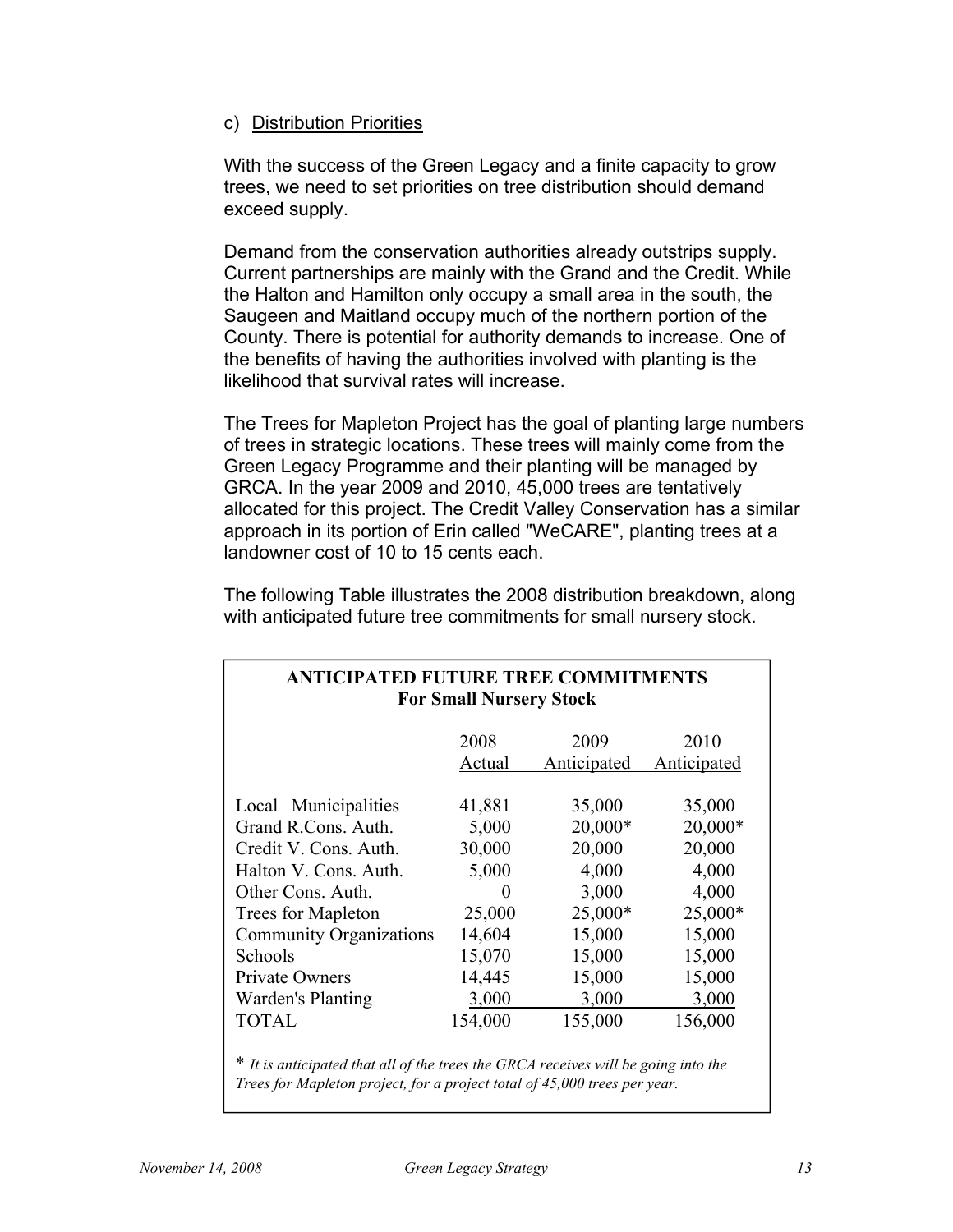Most of the partners will need about the same number of trees in the future as in 2008. However, the demand for Trees for Mapleton could well increase to 50,000 trees per year. Please note that the table does not include larger potted stock distribution, which goes mainly to local municipalities and for wind breaks

There is potential for tree demand to exceed the County's current production target increases of 1,000 trees per year. If this occurs, priorities for distribution need to be established based on the guiding principles set out for the programme.

Suggested Action:

The Green Legacy Committee and County staff should establish priorities for the provision of trees to the various user groups. We are recommending the following order of decreasing priority:

- Wellington County and Local Municipal Projects
- Schools and school children
- Community groups (e.g. 4H, Naturalists, Kinsmen, Scouts)
- Private owners planting themselves
- Special targeted plantings (e.g. Trees for Mapleton)
- Conservation authorities not involved in any of above
- Other

There is often a variety of partnerships among the above groups in tree planting projects.

#### d) Subsidized Trees

When the Green Legacy Programme began trees were provided to community groups and schools at no cost and to individual landowners at a subsidized cost, roughly 25% of market price. The charge was to ensure that people obtaining trees placed some value on them.

As the programme has evolved the number of people qualifying for free trees has increased substantially. The 35,000 trees for municipal tree days are given free of charge to landowners; however, a donation to the local food bank or other charity is encouraged. In 2008, 65,000 trees were provided to Conservation Authorities, who in turn planted them without charge on private properties by accessing federal or provincial grants for tree planting.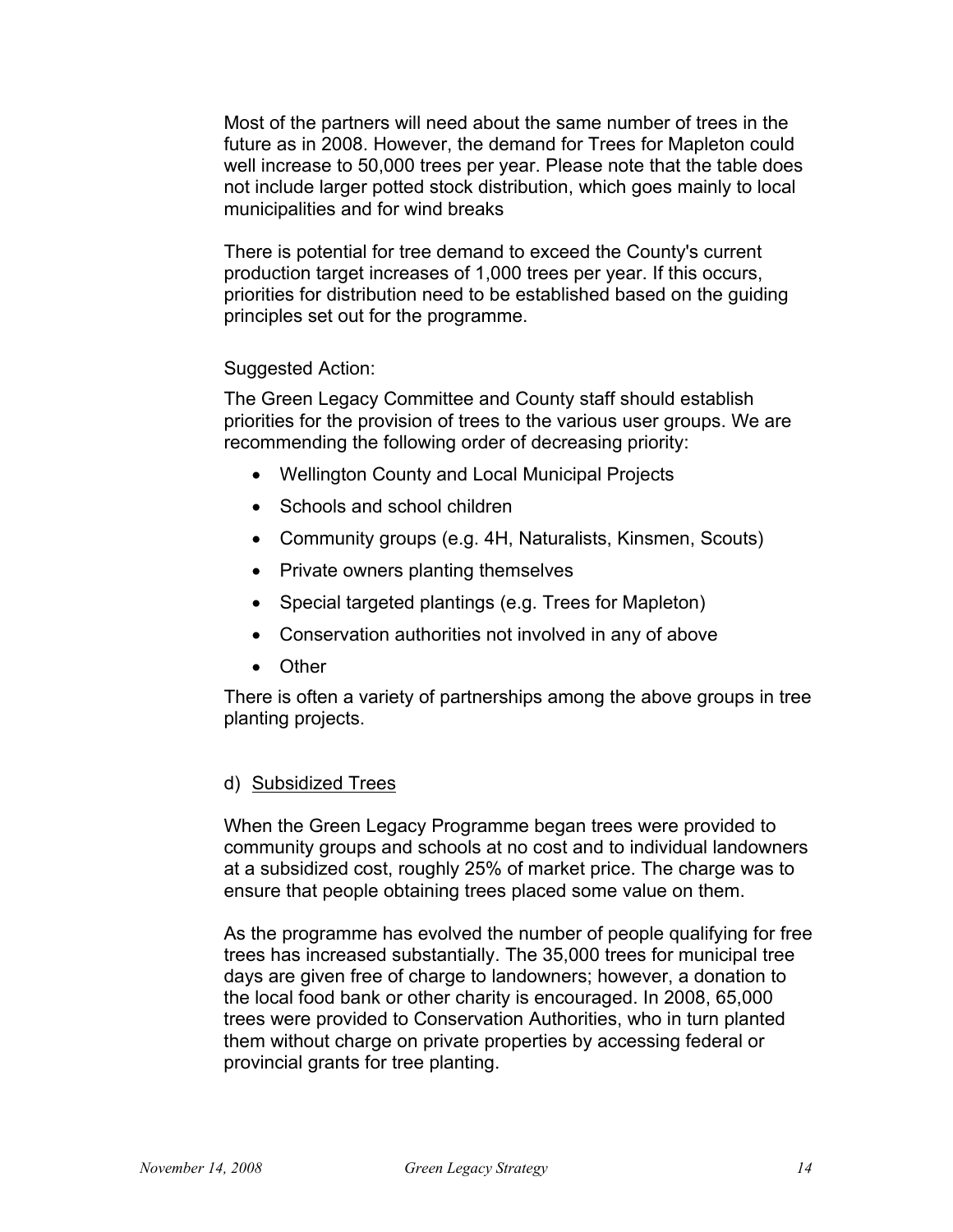The only people paying for trees now are those private landowners not ordering through a school, organization, local municipality or conservation authority. In 2008, the Green Legacy Programme only invoiced \$5,000 for about 20,000 small trees. That means the remaining 134,000 trees were received for no charge.

We question if there is any point in continuing to charge for seedlings:

- The revenues are low
- It adds considerable administration invoicing and collection
- There is the likely probability that if donations were encouraged instead, revenues might exceed \$5,000.
- More importantly, there is an equity issue. While someone getting 400 trees has to drive to the nursery, pay for the trees, take them home and plant them, someone else can have the Conservation Authority do all this for free.

#### Suggestion:

Replace the current 25 % of cost with a request for donation to the Green Legacy Programme. Requests for donation can be placed on application forms, order confirmations, programme literature, County web site and other appropriate places.

# e) Green Legacy Nursery Staffing

As our programme grows more trees and involves more people, it will be necessary to ensure that staff resources are sufficient to ensure the programme is delivered efficiently. Given the degree of interaction with the community, it is very important that staff have the time and resources to deliver a high quality product in which the County can continue to take pride.

# f) Tree Planting Survival Rates

There has been discussion about the need to evaluate tree planting survival rates. Are the trees we are growing, distributing and planting … surviving?

We would recommend the following approach: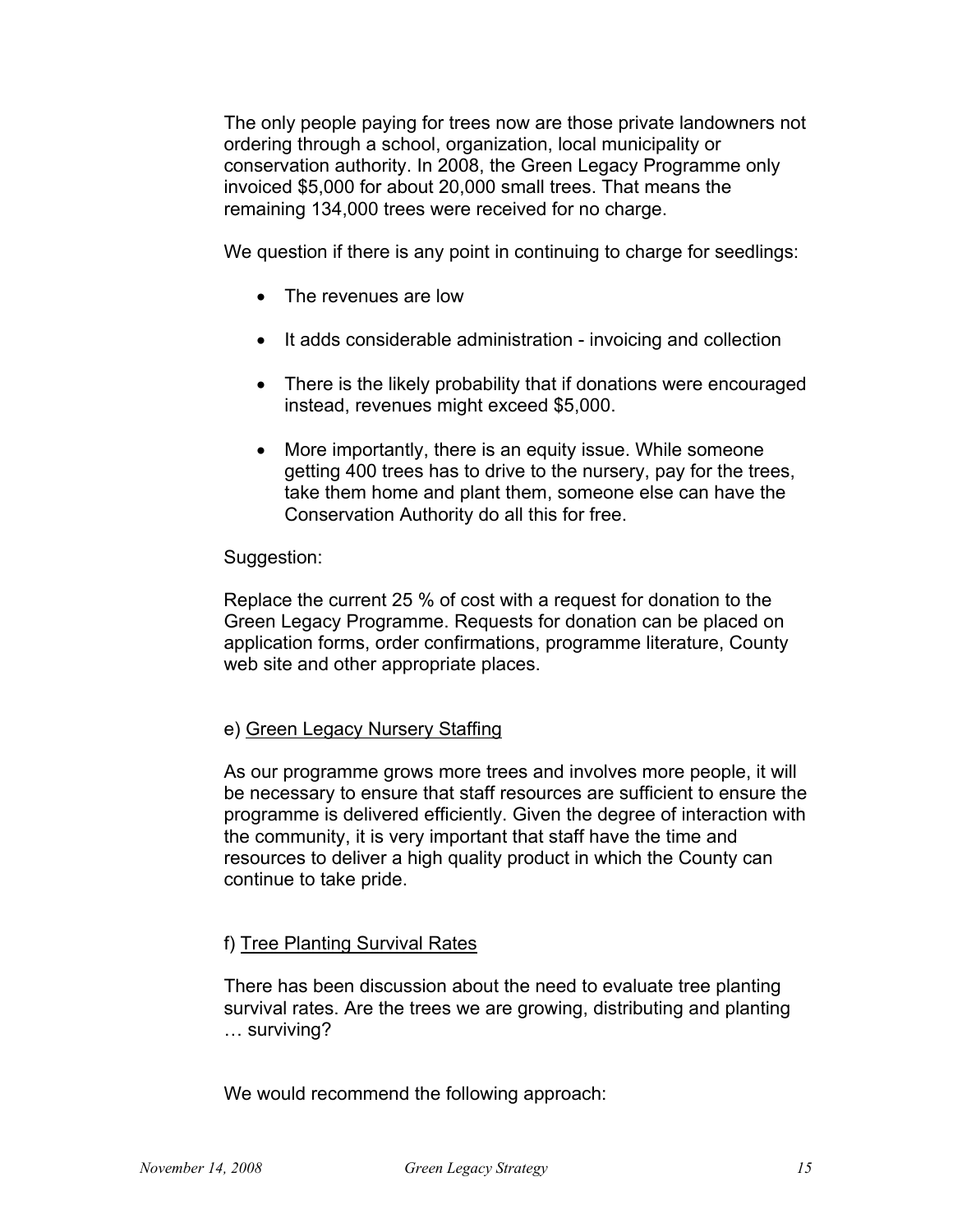- Request that conservation authorities estimate survivorship for Green Legacy trees that they have received (65,000 in 2008). We would assume that trees would have a relatively high success rate.
- Most school plantings were overseen by County staff. Staff should revisit some of the sites over the last five years and evaluate.
- Staff review of Warden's planting sites.
- Staff review of random sample of trees going to private owners. Our data base has a list of owners, addresses, phone numbers and trees received.
- It is difficult to get at success rates for municipal tree distribution days as the recipients are anonymous.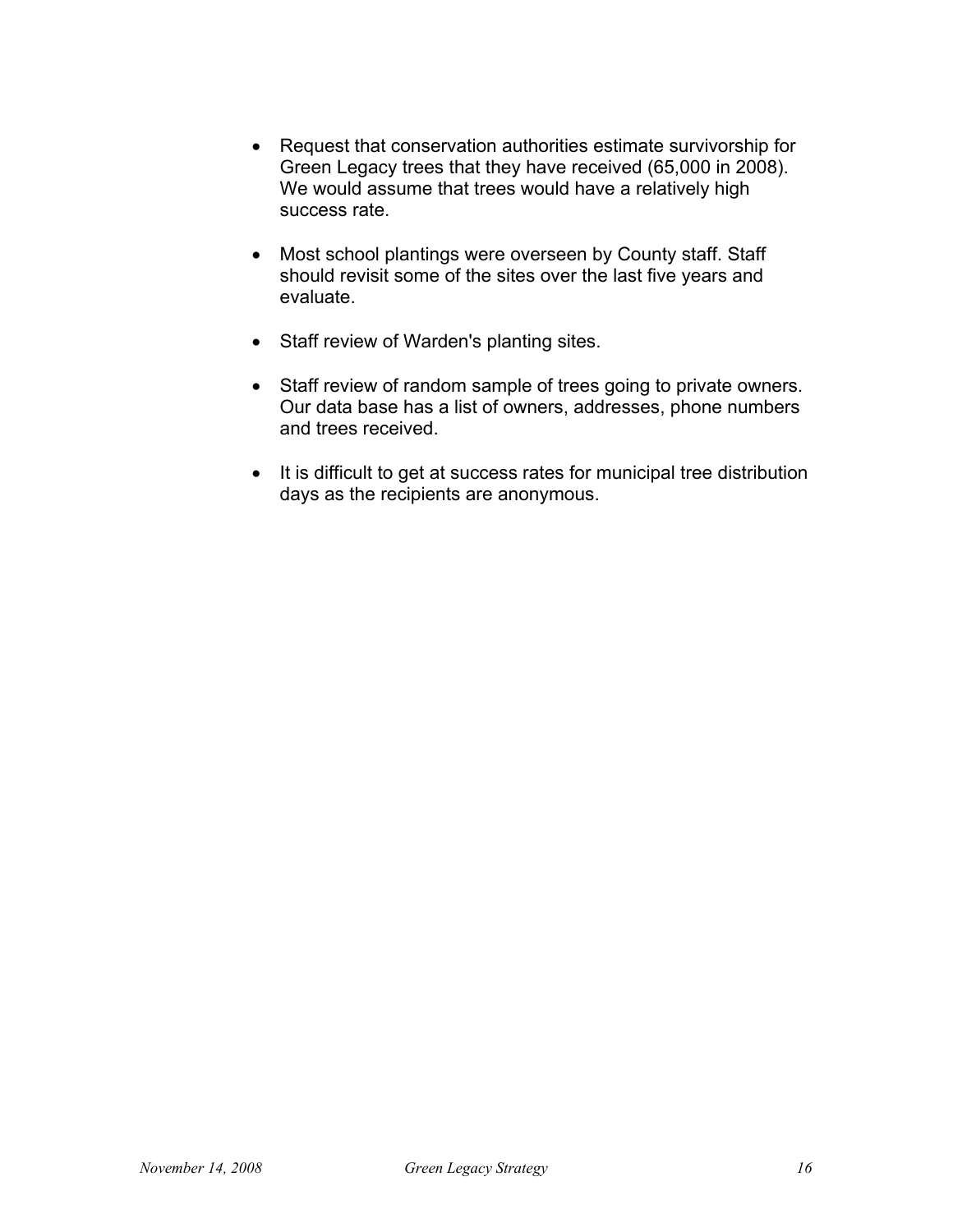# **APPENDIX A**

# **GREEN LEGACY NURSERY PRODUCTION DESCRIPTION**

One greenhouse is designated to first year softwood seedlings and can hold 200,000 first year seedlings. These trees are grown in 160 cavity styroblocks and their plugs are 90ml. They are then transplanted to 45 cavity styroblocks and grown for an additional year. These second year softwoods are grown in two greenhouses totaling just over 100,000 trees. Some second year softwoods will be grown in between greenhouse 1 and 2, and 2 and 3. This also depends on hardwood seed production. In years that hardwood trees produce large amounts of seed these alleyways will comprise of hardwood trees as well.

Softwood seeds are sown in the spring starting in March. They grow for the year in the 90ml plug (160 cavity trays). Transplanting then starts in early fall continuing through the winter into the spring. Softwood seed is currently purchased from the provincial seed plant in Angus, the seed that is selected is seed zone specific to the County.

Hardwood trees are grown in one greenhouse and in between greenhouses on heavy seeding years. Approximately 50,000 to 70,000 hardwood seedlings are grown per year. These seeds are sown in the spring and only need one year to get to seedling size. Hardwood tree seed is collected throughout the County by staff and volunteer seed collectors. Currently we have five seed collectors that are certified by the Forest Gene Conservation Association.

Trees are packaged starting in December throughout the winter and stored in the cooler. They are also put into the specific orders in the cooler and stored here until the orders go out in the spring. Orders are available for pickup in the last week of April and the first two weeks of May.

Some of the seedling trees are reserved to grow to larger sizes. These trees are transplanted to one gallon pots in late spring. Some one gallon pots are kept back and get potted up in the next appropriate size pot. The potting arrangement is one gallon to three gallon to seven gallon to fifteen gallon to twenty-five gallon. Some slower species or stunted trees may need additional sizes in between to maximize size and growth and to minimize area needed to grow.